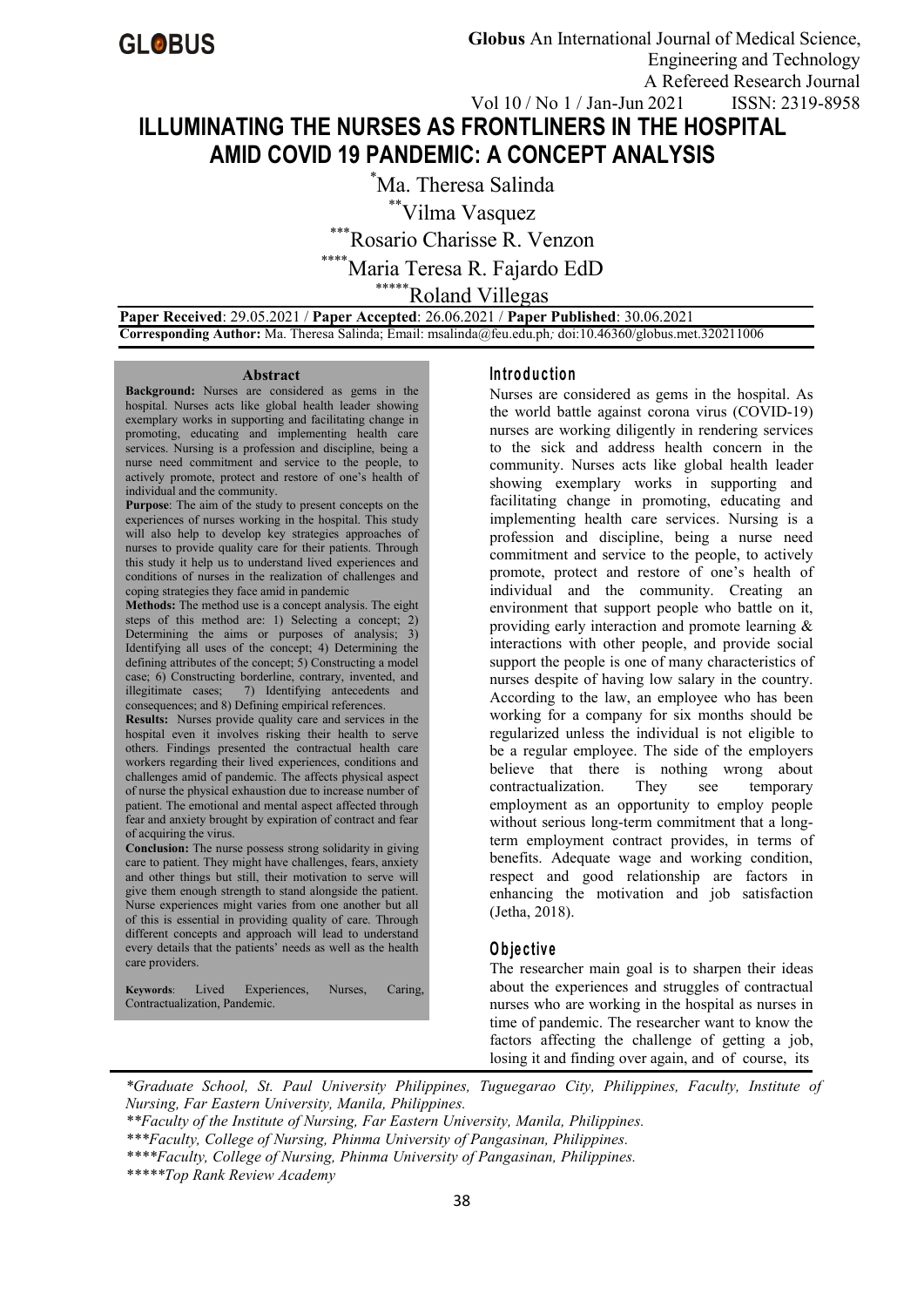effects on the individual and his family, as well. The study does not only want to know the lived experiences of nurses. The researcher aim to present to the citizens how complicated the society is and how they can help.

## **M e th o d s**

This concept analysis was conducted using the Walker and Avant's (2010) eight-step method. This method was used because it is one of the easiest and understandable methods for concept analysis, particularly for beginners. The eight steps of this method are: 1) Selecting a concept; 2) Determining satisfaction, the aims or purposes of analysis; 3) Identifying all uses of the concept; 4) Determining the defining attributes of the concept; 5) Constructing a model case; 6) Constructing borderline, contrary, invented, and illegitimate cases; 7) Identifying antecedents and consequences; and 8) Defining empirical references (Walker and Avant, 2010).

# **R e su lts**

# **1 . U s e s o f co n c ep t**

## **1 .1 E xp e rien c e s**

Nurses acts like global health leader showing exemplary works in supporting and facilitating change in promoting, educating and implementing health care services. concepts emerged like source of anxiety in nurses during COVID 19 pandemic a person<br>was fear of becoming infected or unknowingly function was fear of becoming infected or unknowingly function effectively infecting others. (Mo et al, 2020)

#### **1 .2 A d ju s tm en t**

Being able to adapt is difficult for most humans, and the reason for this is because humans are creatures of habit; having to change our patterns and behaviours is frustrating and annoying (Vennapoosa, 2008). The nurse is psychologically under the pressure of coping the COVID-19. They are re-evaluated with their values, found motivation by having strong support. They received from family, friends and colleagues. (Diamond, 2020)

## **1 .3 C h a llen g e s**

The challenges faced by the nurses are classified into finances leads to the financial instability. "Health" also emerged as one concepts because nurse is putting their health in risky manner they cater the patients' needs in this time of pandemic. If the income is unstable, then it is the expenditures that must be stable, predictable, and repeatable (Sheiman, 2013).

#### **2 . C ritic a l a ttrib u te s**

The critical attributes are the core of concept analysis is to determine the defining attributes of the concept, i.e. a group of attributes which have

the strongest relationship with the concept and allows analyser to obtain a deep insight. These attributes differentiate the intended concept from similar or related concepts (Walker and Avant, 2010). The attributes most are motivation, faith in God, and health.

## **2 .1 N u rs e s M o tiv a tio n**

An important measure of healthcare professional's response to the increasing challenges and demands (Toode, 2011). Nurses' work motivation has an impact on wellbeing, organizational performance, retention, engagement and commitment (Gagné, 2005 [6] & Toode, 2011 [9]).

## **2 .2 F a ith in Go d**

A pandemic can be rough on your faith. The implication is even powerful. God is still the same. (Gonzales, 2020). God will always there to protect us we might not understand the situation but one thing is certain He will never leave us. Our faith will serve as strength in any battles in life, we encounter so many challenges that sometimes we tend to give up but despite what we experiencing right now Our God will always there for us.

#### **2 .3 H e a lth**

Health is a state of physical functioning but is also a concept that encompasses the total functioning of a person. It refers to the ability of a person to physically, socially, psychologically, and spiritually. The desire to actively avoid illness, detect it early, or maintain functioning within the constraints of illness. (Kozier, 2004)

#### **3 . M o d e l ca s e**

A model case is a "real life" example of the use of the concept that includes all the critical attributes (Walker and Avant 1995). Example of this Ms. Kristine stated that she experienced physical exhaustion in handling COVID patients at the starts and fear on the possible consequences. It is distressful it put so much strain not only to the body but especially to the mind. But despite those experience"I Think this COVID 19 makes me become responsible, becoming worthy of my existence and made me realize that I am very important member of the society.

Having a job is extremely important, as it allows a person's creativity to flourish, helps him feel useful, make ends meet and interact properly with others (Papadopoulou, 2010).

Caring is the most distinct job of being a nurse. Caring nurtures action. This is vehicles toward other people to instil hope and give service to others. Compassion and empathy are the heart of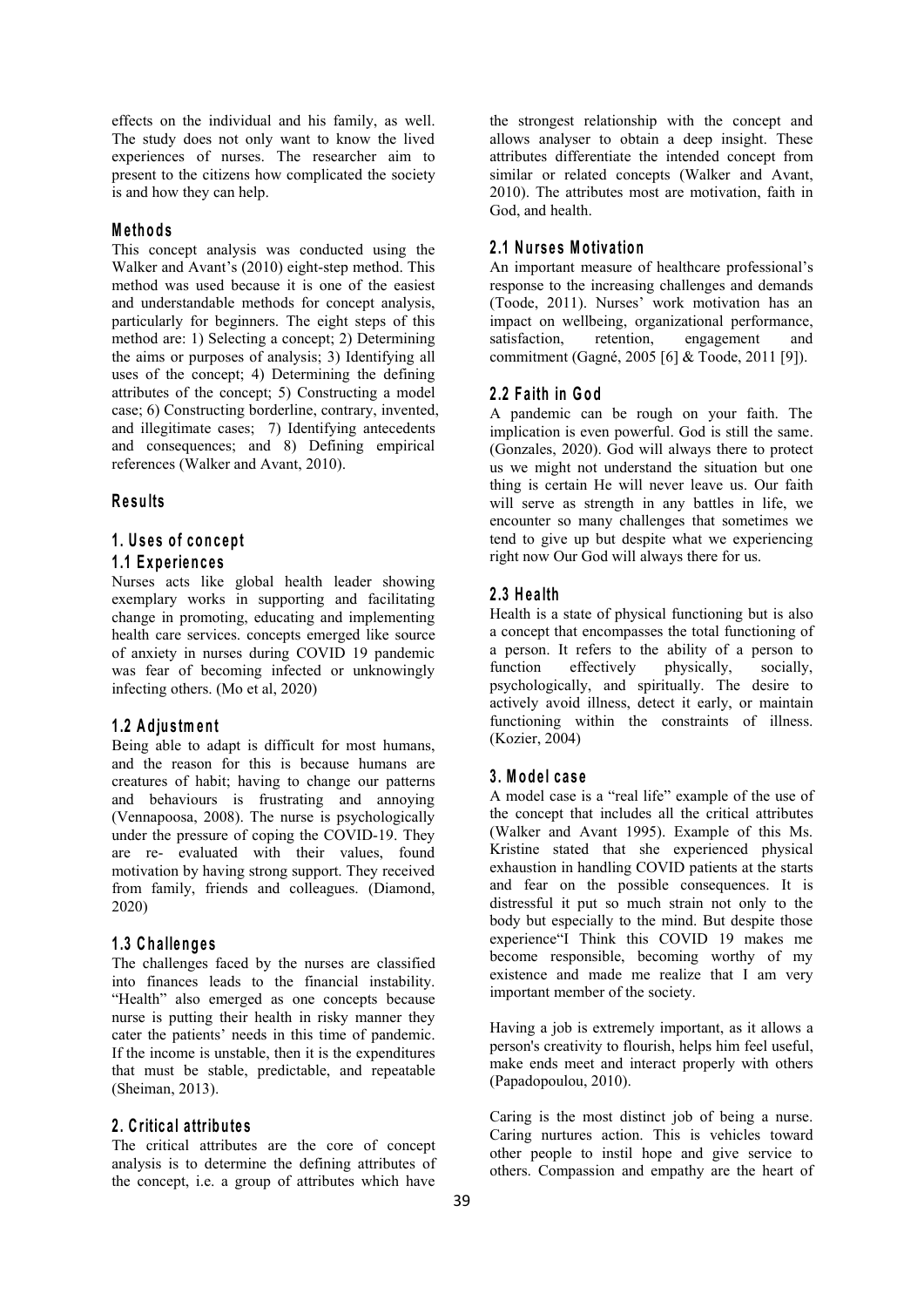nursing profession. Compassion fatigue is the physical, emotional, and spiritual result of chronic self-sacrifice and prolonged exposure to difficult situation (Harris, 2020).

## **4 . B o rd e rlin e c a s e**

Borderline cases contain some of critical attributes of the concept being examined but not all of them (Walker and Avant, 1995). The following is an example of boarder line case for nurse's motivation Ms. Joycel stated that "I always feels emptiness in my heart while seeing those covid patient. Sometimes I feel so exhausted but I'm continuously motivating myself to still do my very best even I'm tired. I make sure that I give my patient with respect and sensitive to their needs". I also ask the guidance of God to protect me and help the patient to be healed.

Highly externally motivated workers are usually more interested toward the fulfilment of basic human drives and needs than the work itself; thus, workers were likely to set the minimum amount of energy at job to attain the instrumental goals, without getting any happiness or IM from performing their work.(Toode, 2015) [7]

## **5 . A n te c ed en t**

Antecedents are events which happen before the intended concept (Walker and Avant, 2010) [10]. The antecedents of the concept of communication, Meditation and Relaxation.

#### **5 .1 C om m u n ic a tio n**

promoting health. Through communication we can establish for empathy to better outcome (Marra,  $2020$ ). Communication is very important especially in this time of pandemic because it help to reach other people on how can we responds in different kind of situations that challenge us. Communication with significant others, family, friends and relatives about the day and how nurses' feel can help to overcome situation.

#### **5 .2 M ed ita tio n an d R e la x a tio n**

Stressful situation challenges us. The relaxation response will create a well calm and reduce stress (Corlis, 2019). Stress affects our health the stressor is everywhere managing those stressors will help us to become healthy. The myriad of ways nurses cope with feeling and emotion. One of which is thru meditation and deep breathing exercise to eliminate the negativity with in. Meditation and relaxation is bestway to heal our body, this will promote inner healing either physical, emotional, mental or spiritual healing. This give us positive energy to replenish our mind, body and spirit.

# **6 . C o n s eq u en c e s**

Consequences of a concept are events that happen due to its presence (Walker and Avant, 2010) [10]. The consequences of cultural competence include consequences related to care receivers, those related to coping strategies and work conditions.

## **6 .1 C o p in g stra teg ie s**

Coping with stress in healthy way will make you the people you care about and your community stronger (CDC, 2020). It necessary for nurses to find way to be healthy physically, mentally and spiritually healthy. The nurse is vehicles toward caring that why this is necessary to learn to ways to manage and handle different scenarios

#### **6 .2 W o rk co n d itio n s**

This pertains on the support that nurses in responding on the flexibility of working hours of nurses. This is about creating a well-planned strategies in staffing, resources and providing safe and healthy environment. Adequate staffing and good schedules of duty will help to motivate nurses to work diligently.

## **7 . Em p iric a l re fe ren t**

5.1 Communication<br>Dealing with information plays crucial role in promote competency in handling the patient. The last step to concept analysis is to determine empirical references for the main attributes of the concept. Empirical references can further clarify the concept and facilitate its measurement (Walker and Avant, 2010). The empirical study shown that nurses must have that competencies in providing quality of care, the nurses 'experiences will help to

> Evidence provided that in order to promote competency it is necessary to be actively involved in seminars, trainings, continuous education that will promote one's own professional and personal development of nurses. Accountability and sensitivity is necessary to promote and understand the patient.

## **7 .1 Im p lic a tio n s fo r n u rs in g p ra c tic e**

The concept of nurse experiences will promote strategic ways of coping mechanism that promote good character among nurses. Nurses are made crucial decision most of the time. Critical thinking is necessary in responding different situations that sometimes challenge the decision making. This approach will help to understand to develop strategic planning and implementation for the nurses amid pandemic

#### $C$  **onclusion**

This concept analysis pertains to the nurse possess strong solidarity in giving care to patient. They might have challenges, fears, anxiety and other things but still, their motivation to serve will give